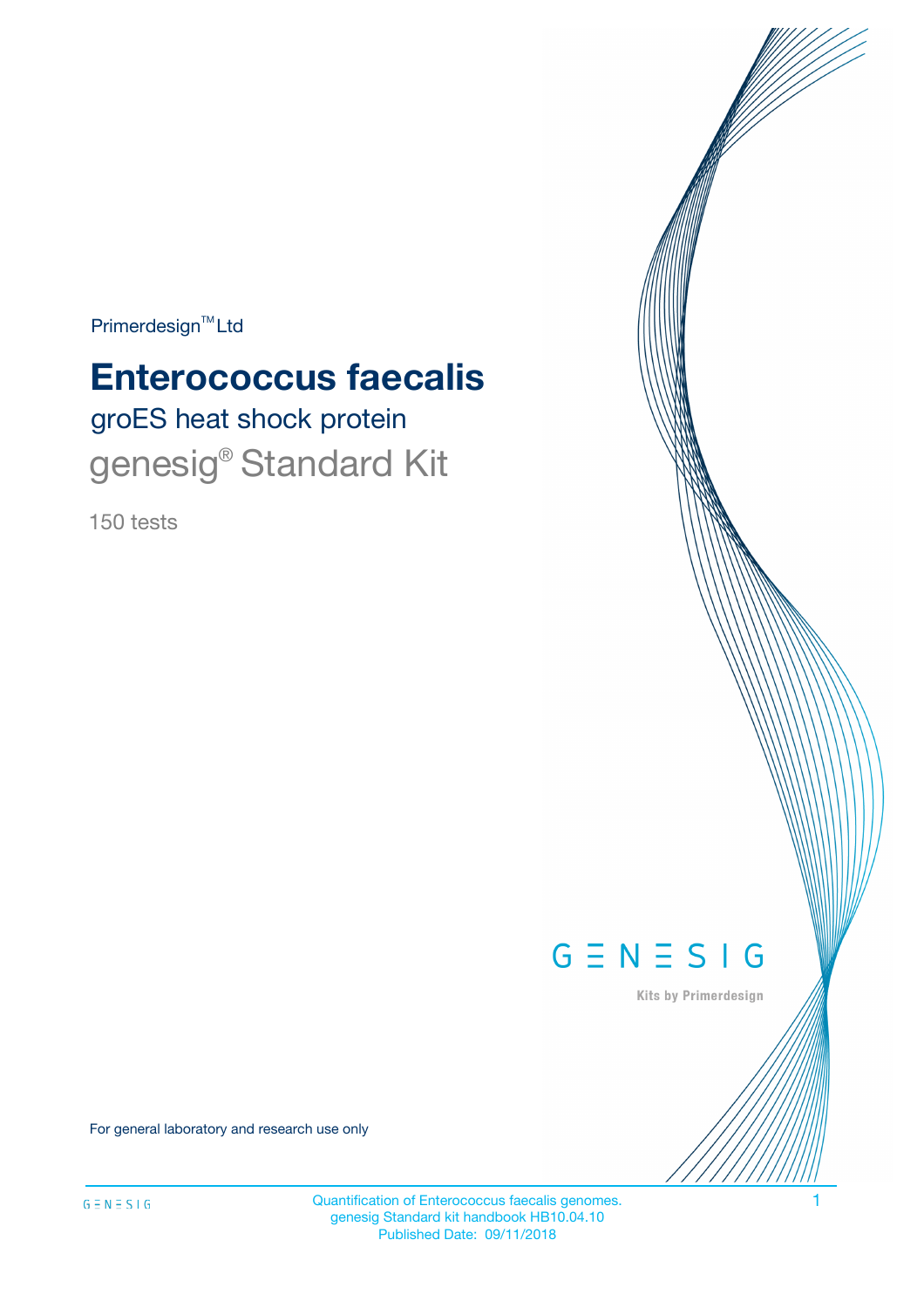### Introduction to Enterococcus faecalis

Enterococcus faecalis is a Gram-positive commensally bacterium inhabiting the gastrointestinal tracts of humans and other mammals. Like other species in the genus Enterococcus, E. faecalis can cause life-threatening infections in humans, especially in the nosocomial (hospital) environment: the naturally high levels of antibiotic resistance found in E. faecalis contribute to its pathogenicity. E. faecalis presents as a non-motile microorganism that is facultatively anaerobic, it ferments glucose without gas production, and does not produce a catalase reaction with hydrogen peroxide. It produces a reduction of litmus milk, but does not liquefy gelatin. Growth of nutrient broth is consistent with being facultatively anaerobic.

E. faecalis can cause endocarditis, as well as bladder, prostate, and epididymal infections; nervous system infections are less common.

E. faecalis is resistant to many commonly used antimicrobial agents (aminoglycosides, aztreonam, cephalosporins, clindamycin, the semi-synthetic penicillins nafcillin and oxacillin, and trimethoprim-sulfamethoxazole). Exposure to cephalosporins is a particularly important risk factor for colonization and infection with enterococci.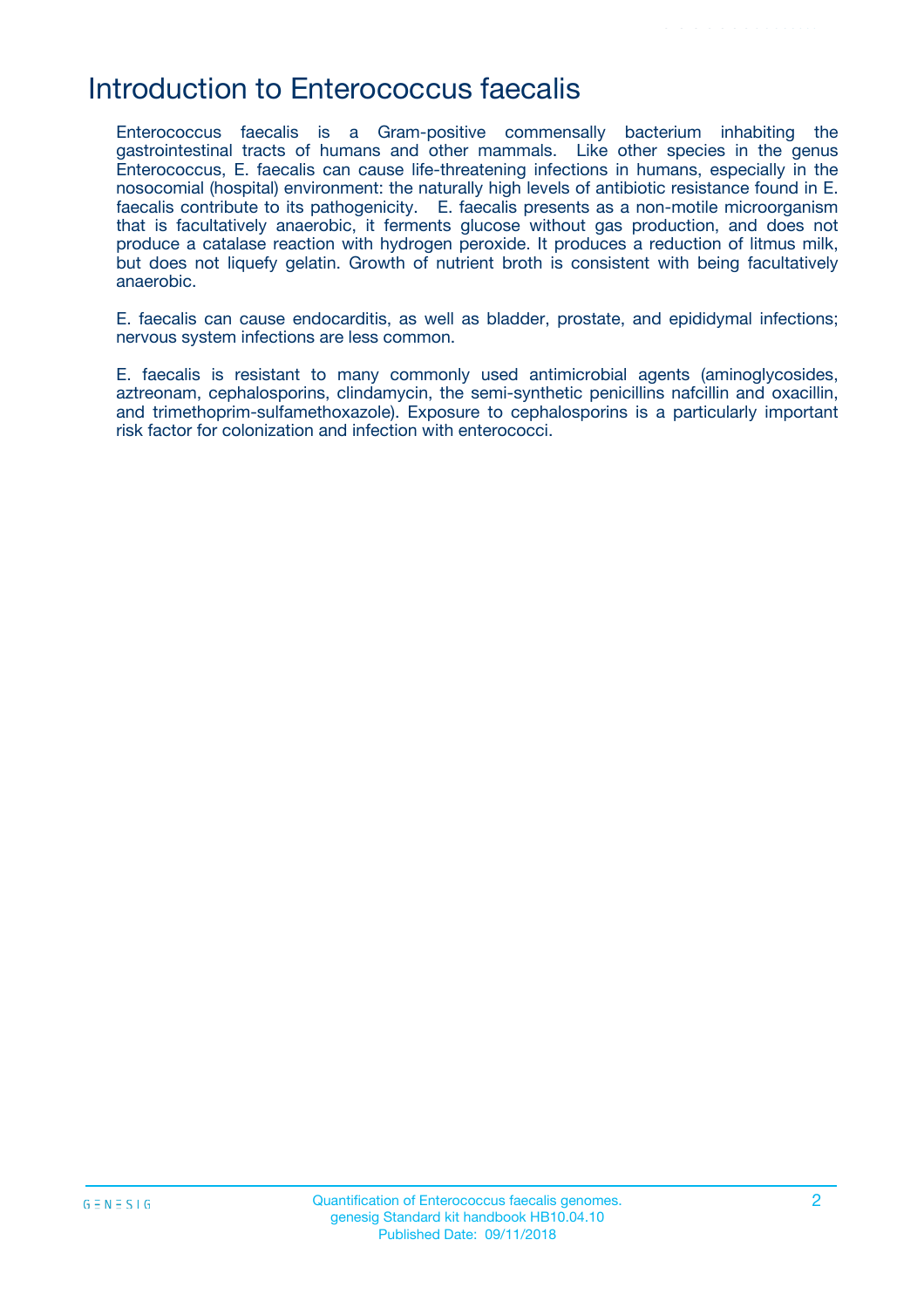

The Primerdesign genesig Kit for Enterococcus faecalis (E.faecalis) genomes is designed for the in vitro quantification of E.faecalis genomes. The kit is designed to have a broad detection profile. Specifically, the primers represent 100% homology with over 95% of the NCBI database reference sequences available at the time of design.

The dynamics of genetic variation means that new sequence information may become available after the initial design. Primerdesign periodically reviews the detection profiles of our kits and when required releases new versions.

The primers have 100% homology with over 95% of reference sequences contained in the NCBI database, therefore have a very broad quantification profile.

If you require further information, or have a specific question about the detection profile of this kit then please send an e.mail to enquiry@primerdesign.co.uk and our bioinformatics team will answer your question.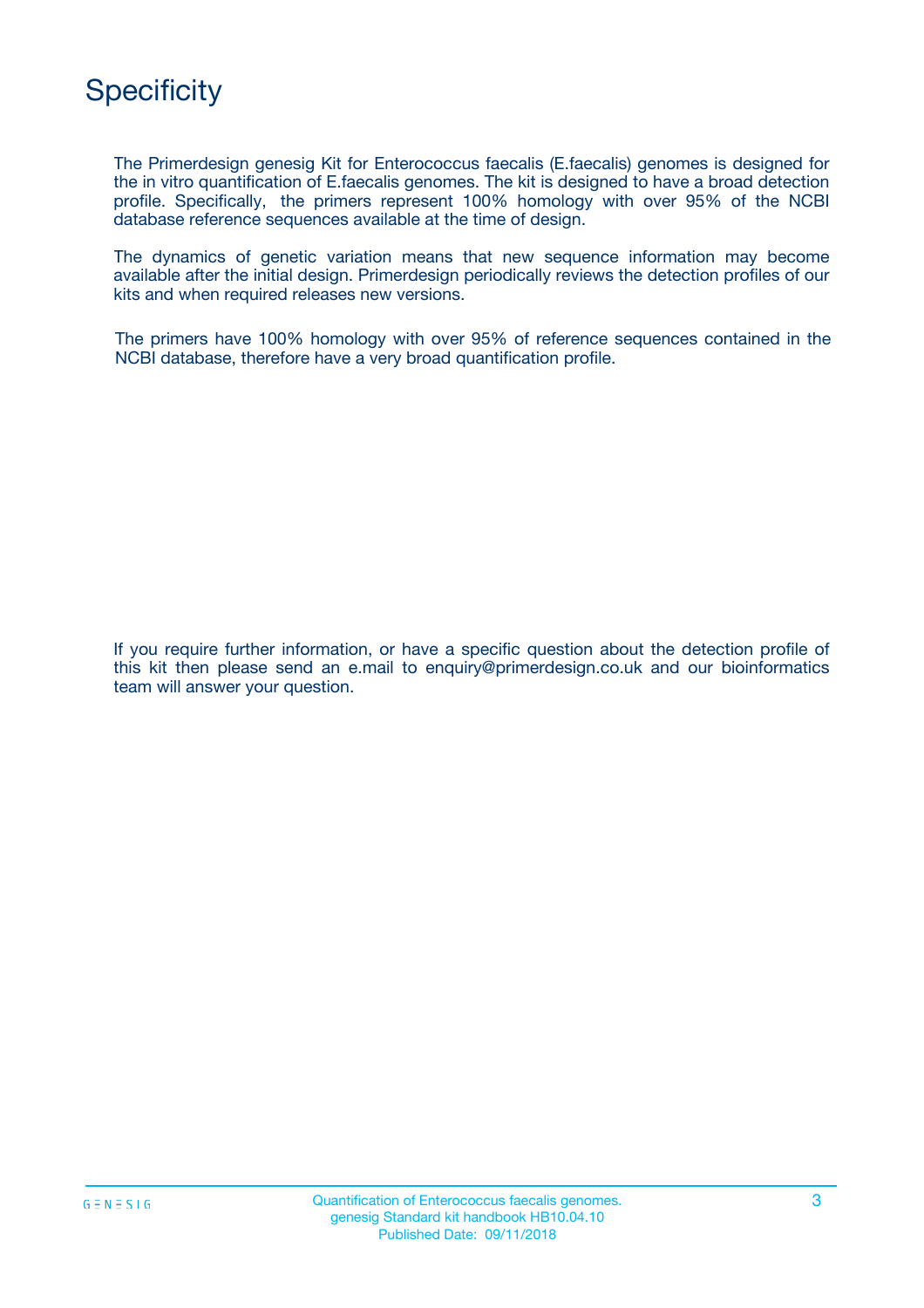## Kit contents

- **E.faecalis specific primer/probe mix (150 reactions BROWN)** FAM labelled
- **E.faecalis positive control template (for Standard curve RED)**
- **RNase/DNase free water (WHITE)** for resuspension of primer/probe mixes
- **Template preparation buffer (YELLOW)** for resuspension of positive control template and standard curve preparation

## Reagents and equipment to be supplied by the user

#### **Real-time PCR Instrument**

#### **Extraction kit**

This kit is recommended for use with genesig Easy DNA/RNA extraction kit. However, it is designed to work well with all processes that yield high quality RNA and DNA with minimal PCR inhibitors.

#### **oasig**TM **lyophilised or Precision**®**PLUS 2X qPCR Master Mix**

This kit is intended for use with oasig or PrecisionPLUS2X qPCR Master Mix.

**Pipettors and Tips**

**Vortex and centrifuge**

**Thin walled 1.5 ml PCR reaction tubes**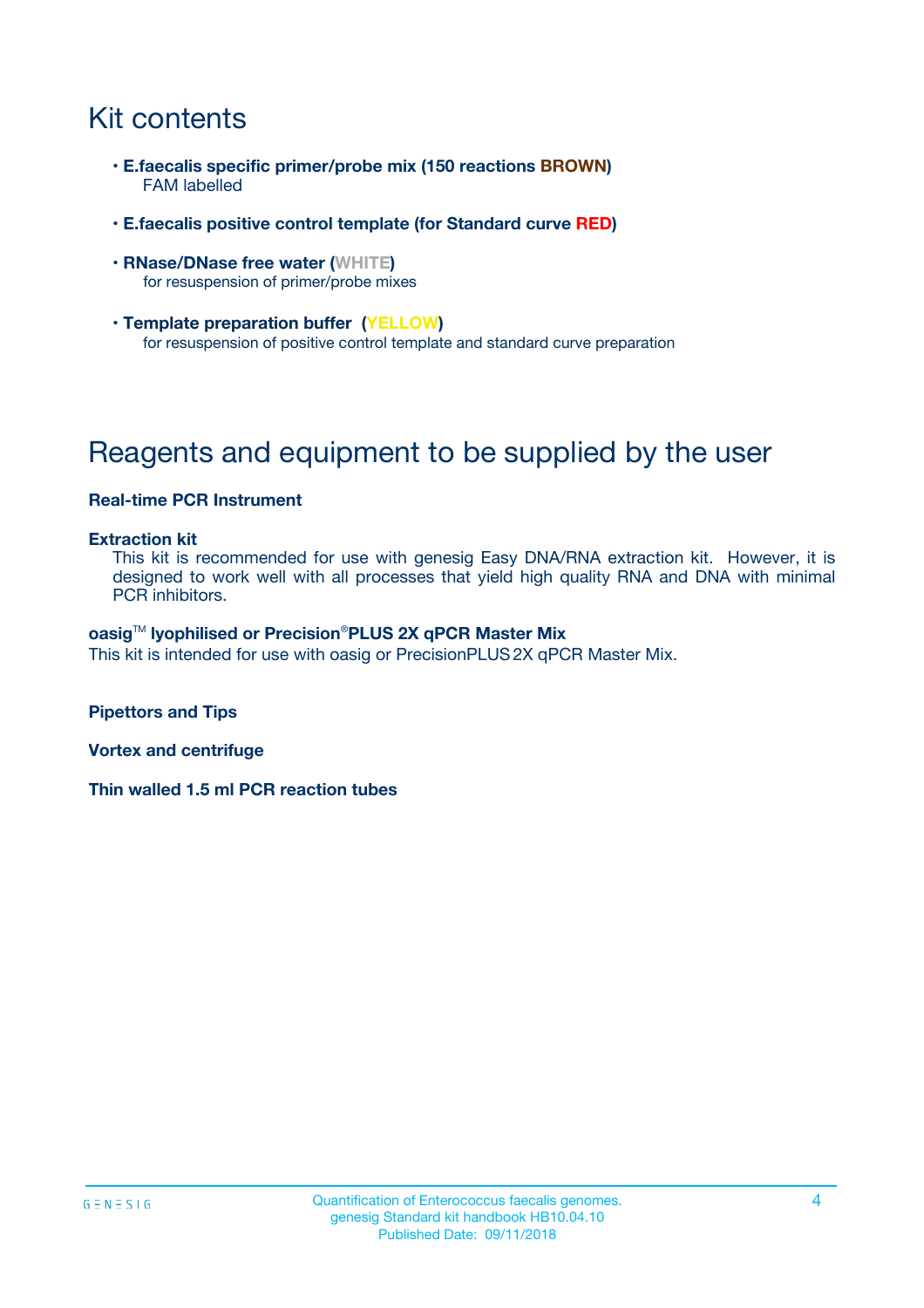### Kit storage and stability

This kit is stable at room temperature but should be stored at -20ºC on arrival. Once the lyophilised components have been resuspended they should not be exposed to temperatures above -20°C for longer than 30 minutes at a time and unnecessary repeated freeze/thawing should be avoided. The kit is stable for six months from the date of resuspension under these circumstances.

If a standard curve dilution series is prepared this can be stored frozen for an extended period. If you see any degradation in this serial dilution a fresh standard curve can be prepared from the positive control.

Primerdesign does not recommend using the kit after the expiry date stated on the pack.

### Suitable sample material

All kinds of sample material suited for PCR amplification can be used. Please ensure the samples are suitable in terms of purity, concentration, and DNA integrity. Always run at least one negative control with the samples. To prepare a negative-control, replace the template DNA sample with RNase/DNase free water.

### Dynamic range of test

Under optimal PCR conditions genesig E.faecalis detection kits have very high priming efficiencies of >95% and can detect less than 100 copies of target template.

### Notices and disclaimers

This product is developed, designed and sold for research purposes only. It is not intended for human diagnostic or drug purposes or to be administered to humans unless clearly expressed for that purpose by the Food and Drug Administration in the USA or the appropriate regulatory authorities in the country of use. During the warranty period Primerdesign genesig detection kits allow precise and reproducible data recovery combined with excellent sensitivity. For data obtained by violation to the general GLP guidelines and the manufacturer's recommendations the right to claim under guarantee is expired. PCR is a proprietary technology covered by several US and foreign patents. These patents are owned by Roche Molecular Systems Inc. and have been sub-licensed by PE Corporation in certain fields. Depending on your specific application you may need a license from Roche or PE to practice PCR. Additional information on purchasing licenses to practice the PCR process may be obtained by contacting the Director of Licensing at Roche Molecular Systems, 1145 Atlantic Avenue, Alameda, CA 94501 or Applied Biosystems business group of the Applera Corporation, 850 Lincoln Centre Drive, Foster City, CA 94404. In addition, the 5' nuclease assay and other homogeneous amplification methods used in connection with the PCR process may be covered by U.S. Patents 5,210,015 and 5,487,972, owned by Roche Molecular Systems, Inc, and by U.S. Patent 5,538,848, owned by The Perkin-Elmer Corporation.

### Trademarks

Primerdesign™ is a trademark of Primerdesign Ltd.

genesig $^\circledR$  is a registered trademark of Primerdesign Ltd.

The PCR process is covered by US Patents 4,683,195, and 4,683,202 and foreign equivalents owned by Hoffmann-La Roche AG. BI, ABI PRISM® GeneAmp® and MicroAmp® are registered trademarks of the Applera Genomics (Applied Biosystems Corporation). BIOMEK® is a registered trademark of Beckman Instruments, Inc.; iCycler™ is a registered trademark of Bio-Rad Laboratories, Rotor-Gene is a trademark of Corbett Research. LightCycler™ is a registered trademark of the Idaho Technology Inc. GeneAmp®, TaqMan® and AmpliTaqGold® are registered trademarks of Roche Molecular Systems, Inc., The purchase of the Primerdesign reagents cannot be construed as an authorization or implicit license to practice PCR under any patents held by Hoffmann-LaRoche Inc.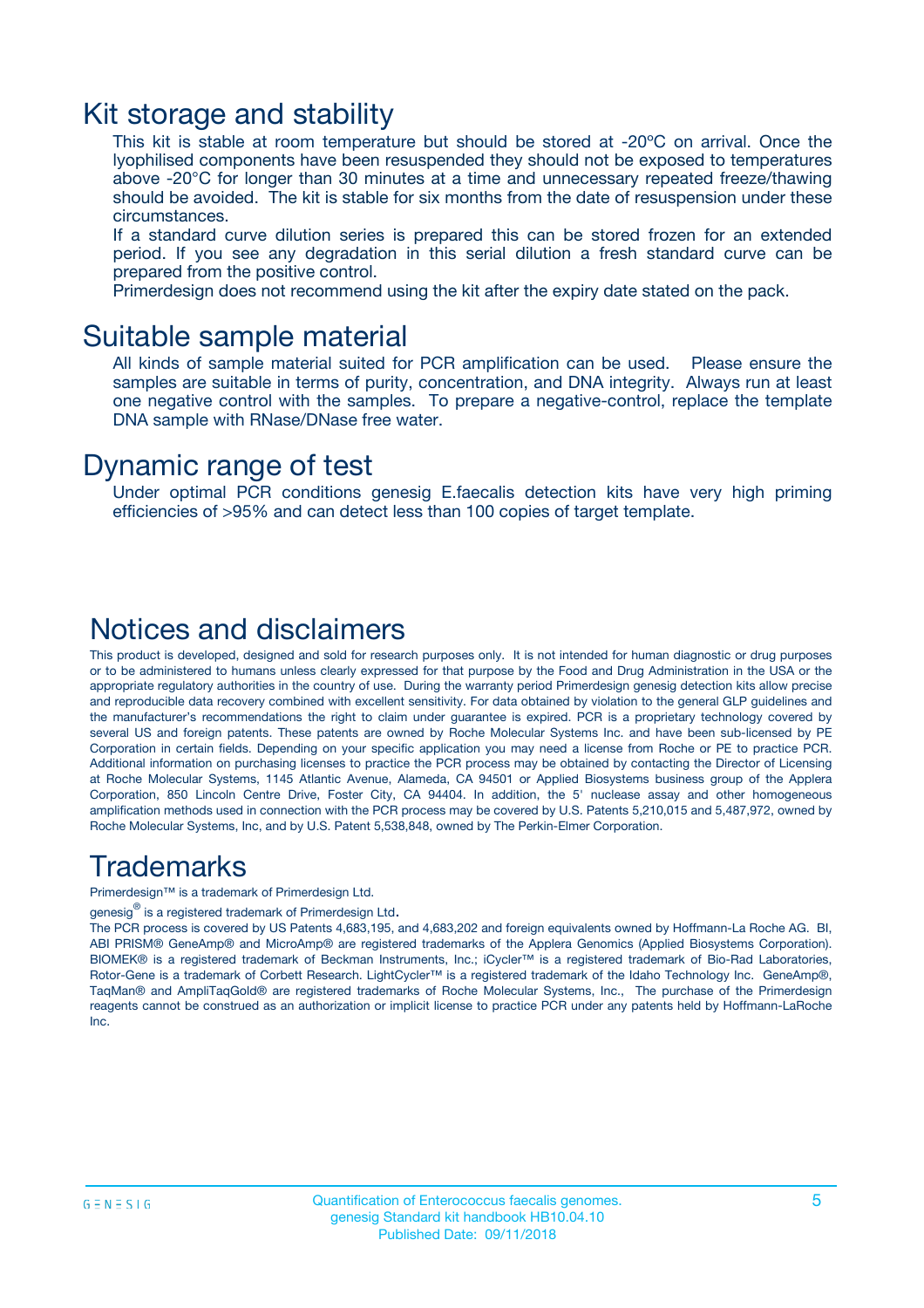### Principles of the test

#### **Real-time PCR**

A E.faecalis specific primer and probe mix is provided and this can be detected through the FAM channel.

The primer and probe mix provided exploits the so-called TaqMan® principle. During PCR amplification, forward and reverse primers hybridize to the E.faecalis DNA. A fluorogenic probe is included in the same reaction mixture which consists of a DNA probe labeled with a 5`-dye and a 3`-quencher. During PCR amplification, the probe is cleaved and the reporter dye and quencher are separated. The resulting increase in fluorescence can be detected on a range of qPCR platforms.

#### **Positive control**

For copy number determination and as a positive control for the PCR set up, the kit contains a positive control template. This can be used to generate a standard curve of E.faecalis copy number / Cq value. Alternatively the positive control can be used at a single dilution where full quantitative analysis of the samples is not required. Each time the kit is used, at least one positive control reaction must be included in the run. A positive result indicates that the primers and probes for detecting the target E.faecalis gene worked properly in that particular experimental scenario. If a negative result is obtained the test results are invalid and must be repeated. Care should be taken to ensure that the positive control does not contaminate any other kit component which would lead to false-positive results. This can be achieved by handling this component in a Post PCR environment. Care should also be taken to avoid cross-contamination of other samples when adding the positive control to the run. This can be avoided by sealing all other samples and negative controls before pipetting the positive control into the positive control well.

#### **Negative control**

To validate any positive findings a negative control reaction should be included every time the kit is used. For this reaction the RNase/DNase free water should be used instead of template. A negative result indicates that the reagents have not become contaminated while setting up the run.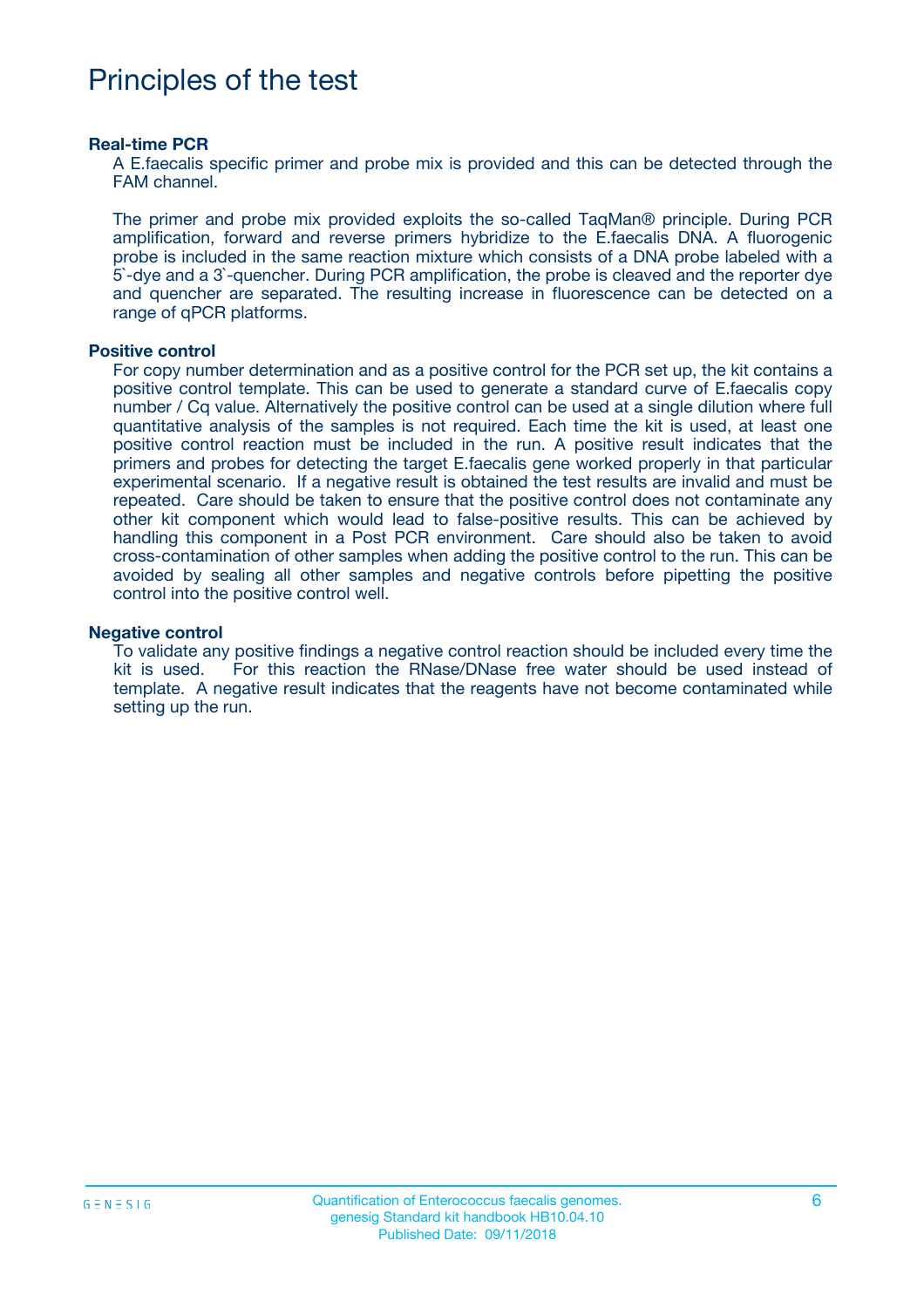### Resuspension protocol

To minimize the risk of contamination with foreign DNA, we recommend that all pipetting be performed in a PCR clean environment. Ideally this would be a designated PCR lab or PCR cabinet. Filter tips are recommended for all pipetting steps.

#### **1. Pulse-spin each tube in a centrifuge before opening.**

This will ensure lyophilised primer and probe mix is in the base of the tube and is not spilt upon opening the tube.

**2. Resuspend the kit components in the RNase/DNase free water supplied, according to the table below.**

To ensure complete resuspension, vortex each tube thoroughly.

| Component - resuspend in water       | Volume   |
|--------------------------------------|----------|
| <b>Pre-PCR pack</b>                  |          |
| E. faecalis primer/probe mix (BROWN) | $165$ µl |

#### **3. Resuspend the positive control template in the template preparation buffer supplied, according to the table below:**

To ensure complete resuspension, vortex the tube thoroughly.

| Component - resuspend in template preparation buffer |        |  |
|------------------------------------------------------|--------|--|
| <b>Post-PCR heat-sealed foil</b>                     |        |  |
| E. faecalis Positive Control Template (RED) *        | 500 µl |  |

\* This component contains high copy number template and is a VERY significant contamination risk. It must be opened and handled in a separate laboratory environment, away from the other components.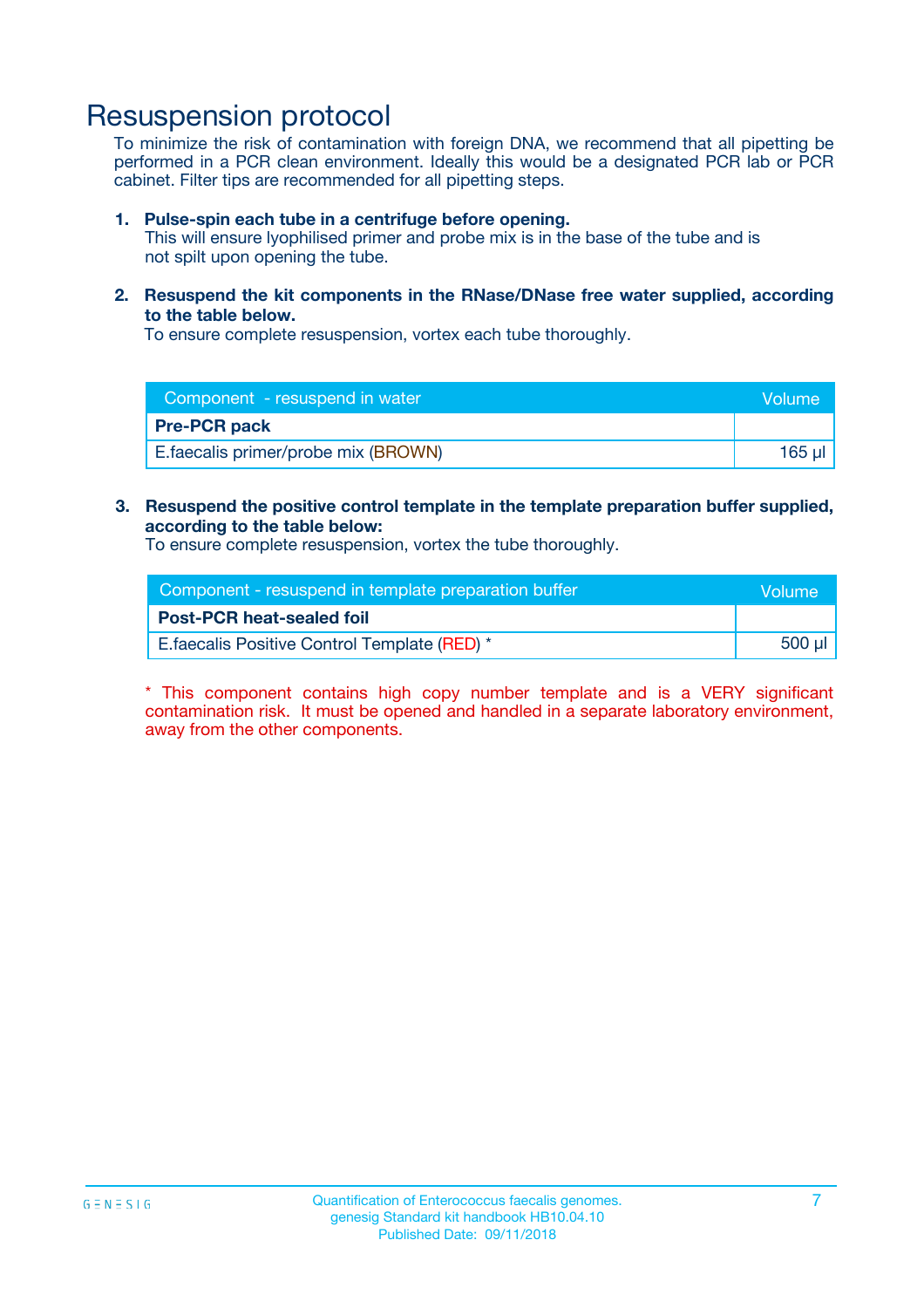## qPCR detection protocol

**1. For each DNA sample prepare a reaction mix according to the table below:** Include sufficient reactions for positive and negative controls.

| Component                                 | Volume           |
|-------------------------------------------|------------------|
| oasig or PrecisionPLUS 2X qPCR Master Mix | 10 $\mu$         |
| E.faecalis primer/probe mix (BROWN)       | 1 $\mu$          |
| <b>RNase/DNase free water (WHITE)</b>     | $4 \mu$          |
| <b>Final Volume</b>                       | 15 <sub>ul</sub> |

- **2. Pipette 15µl of this mix into each well according to your qPCR experimental plate set up.**
- **3. Prepare DNA templates for each of your samples.**
- **4. Pipette 5µl of DNA template into each well, according to your experimental plate set up.**

For negative control wells use 5µl of RNase/DNase free water. The final volume in each well is 20µl.

**5. If a standard curve is included for quantitative analysis, prepare a reaction mix according to the table below:**

| Component                                 | Volume          |
|-------------------------------------------|-----------------|
| oasig or PrecisionPLUS 2X qPCR Master Mix | 10 µl           |
| E.faecalis primer/probe mix (BROWN)       | 1 µI            |
| <b>RNase/DNase free water (WHITE)</b>     | $4 \mu$         |
| <b>Final Volume</b>                       | 15 <sub>µ</sub> |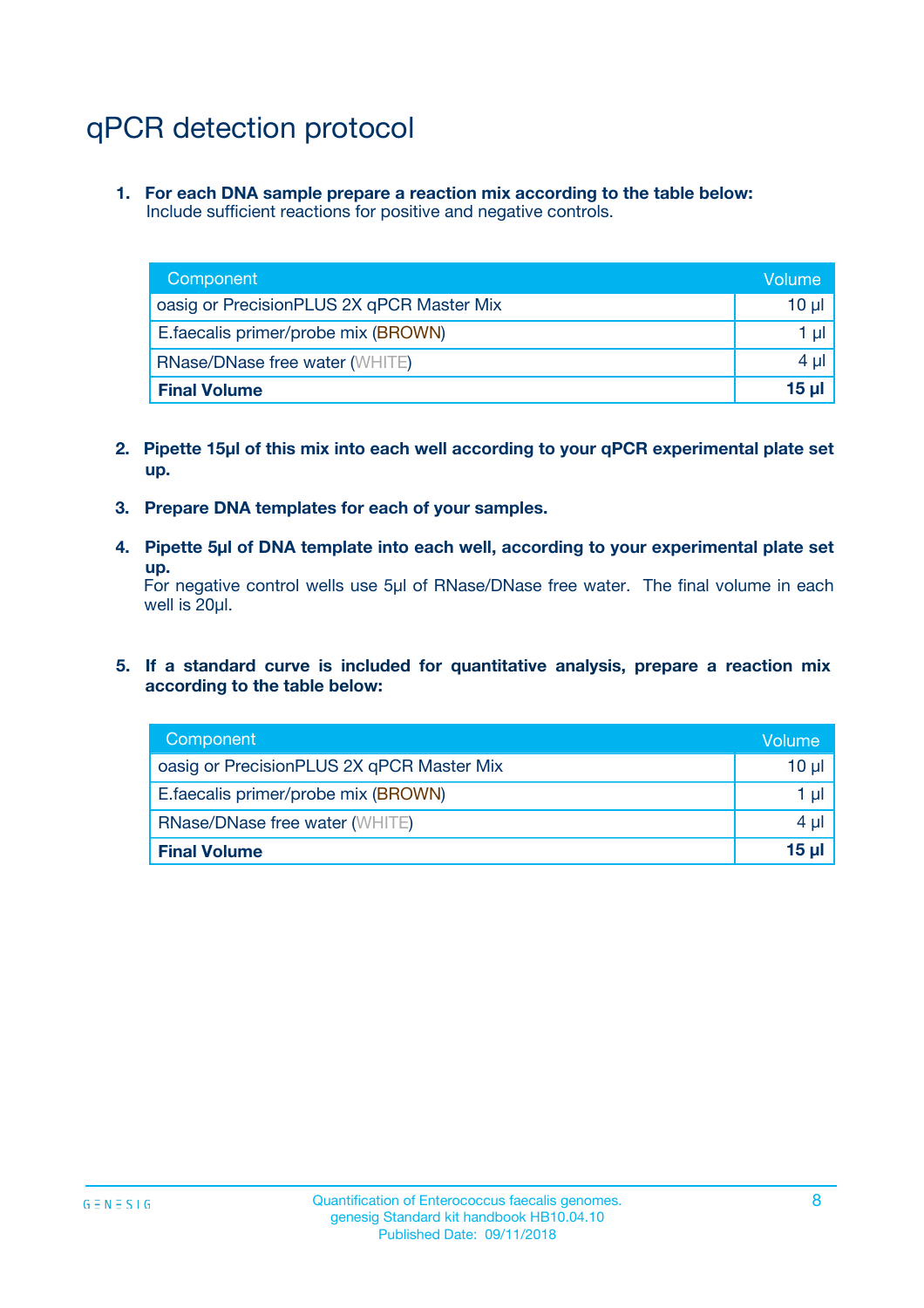#### **6. Preparation of a standard curve dilution series.**

- 1) Pipette 90µl of template preparation buffer into 5 tubes and label 2-6
- 2) Pipette 10µl of Positive Control Template (RED) into tube 2
- 3) Vortex thoroughly
- 4) Change pipette tip and pipette 10µl from tube 2 into tube 3
- 5) Vortex thoroughly

Repeat steps 4 and 5 to complete the dilution series

| <b>Standard Curve</b>         | <b>Copy Number</b>     |
|-------------------------------|------------------------|
| Tube 1 Positive control (RED) | $2 \times 10^5$ per µl |
| Tube 2                        | $2 \times 10^4$ per µl |
| Tube 3                        | $2 \times 10^3$ per µl |
| Tube 4                        | $2 \times 10^2$ per µl |
| Tube 5                        | 20 per µl              |
| Tube 6                        | $2$ per $\mu$          |

7. Pipette 5µl of standard template into each well for the standard curve according to your experimental plate set up.

#### The final volume in each well is 20µl.

## qPCR amplification protocol

Amplification conditions using oasig or PrecisionPLUS2X qPCR Master Mix.

|             | <b>Step</b>       | <b>Time</b>     | Temp    |
|-------------|-------------------|-----------------|---------|
|             | Enzyme activation | 2 min           | 95 °C   |
| Cycling x50 | Denaturation      | 10 <sub>s</sub> | 95 $°C$ |
|             | DATA COLLECTION * | 60 s            | 60 °C   |

\* Fluorogenic data should be collected during this step through the FAM channel